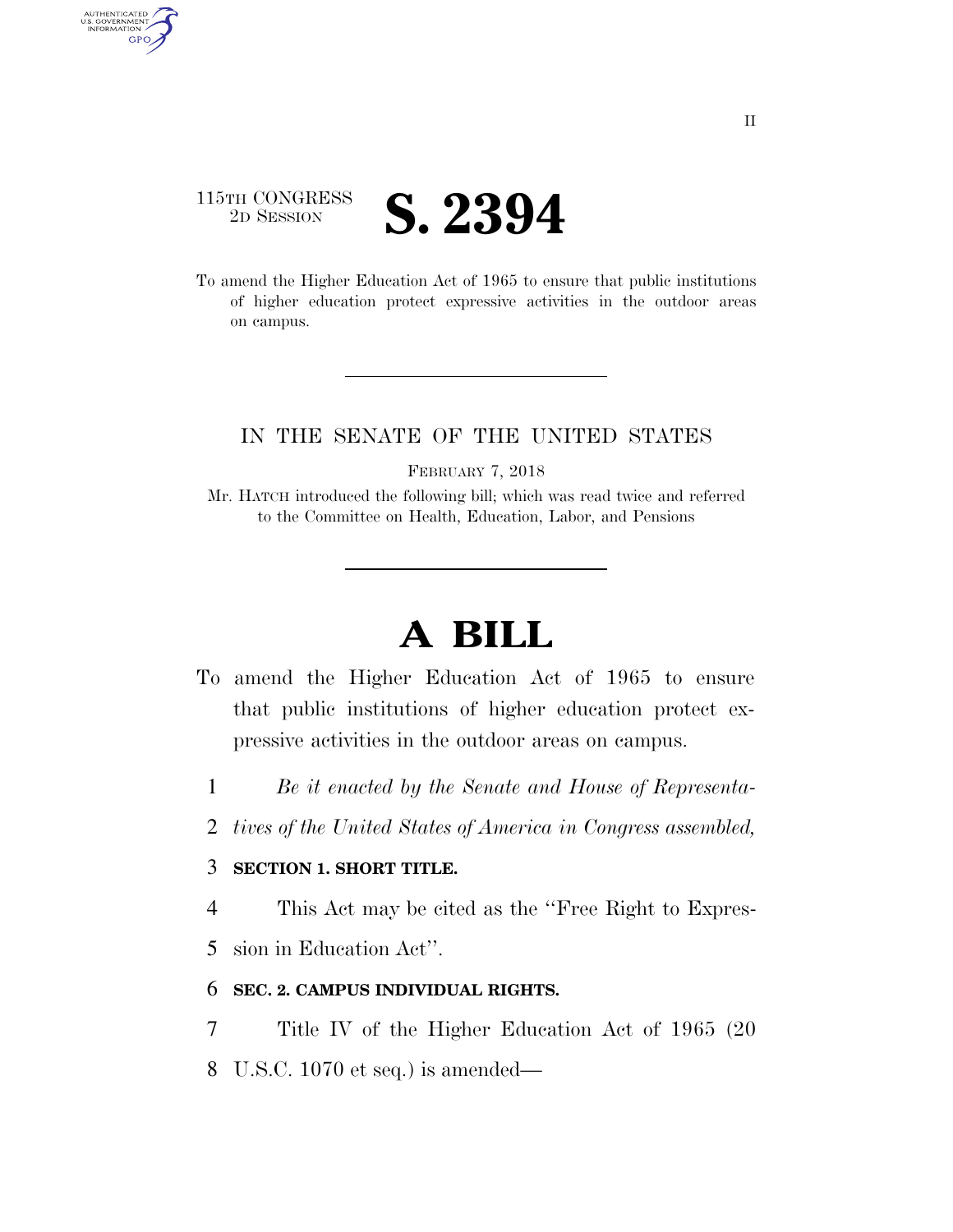| $\mathbf{1}$   | $(1)$ in section 487(a), by adding at the end the     |
|----------------|-------------------------------------------------------|
| $\overline{2}$ | following:                                            |
| 3              | $(30)$ In the case of an institution that is a        |
| $\overline{4}$ | public institution, the institution will comply with  |
| 5              | the expressive activity protections described in sec- |
| 6              | tion $493E$ ."; and                                   |
| 7              | $(2)$ in part G, by adding at the end the fol-        |
| 8              | lowing:                                               |
| 9              | "SEC. 493E. CAMPUS INDIVIDUAL RIGHTS.                 |
| 10             | "(a) DEFINITION OF EXPRESSIVE ACTIVITIES.—            |
| 11             | "(1) IN GENERAL.—In this section, the term            |
| 12             | 'expressive activity' includes—                       |
| 13             | $\lq\lq$ peacefully assembling, protesting, or        |
| 14             | speaking;                                             |
| 15             | $\lq\lq$ distributing literature;                     |
| 16             | "(C) carrying a sign; or                              |
| 17             | $\lq\lq$ (D) circulating a petition.                  |
| 18             | "(2) EXCLUSIONS.—In this section, the term            |
| 19             | 'expressive activity' does not include violence, har- |
| 20             | assment, or obscenity (as defined by the Secretary in |
| 21             | accordance with the precedents of the Supreme         |
| 22             | Court of the United States).                          |
| 23             | "(b) EXPRESSIVE ACTIVITIES AT AN INSTITUTION.—        |
| 24             | $(1)$ IN GENERAL.—Each public institution of          |
| 25             | higher education participating in a program under     |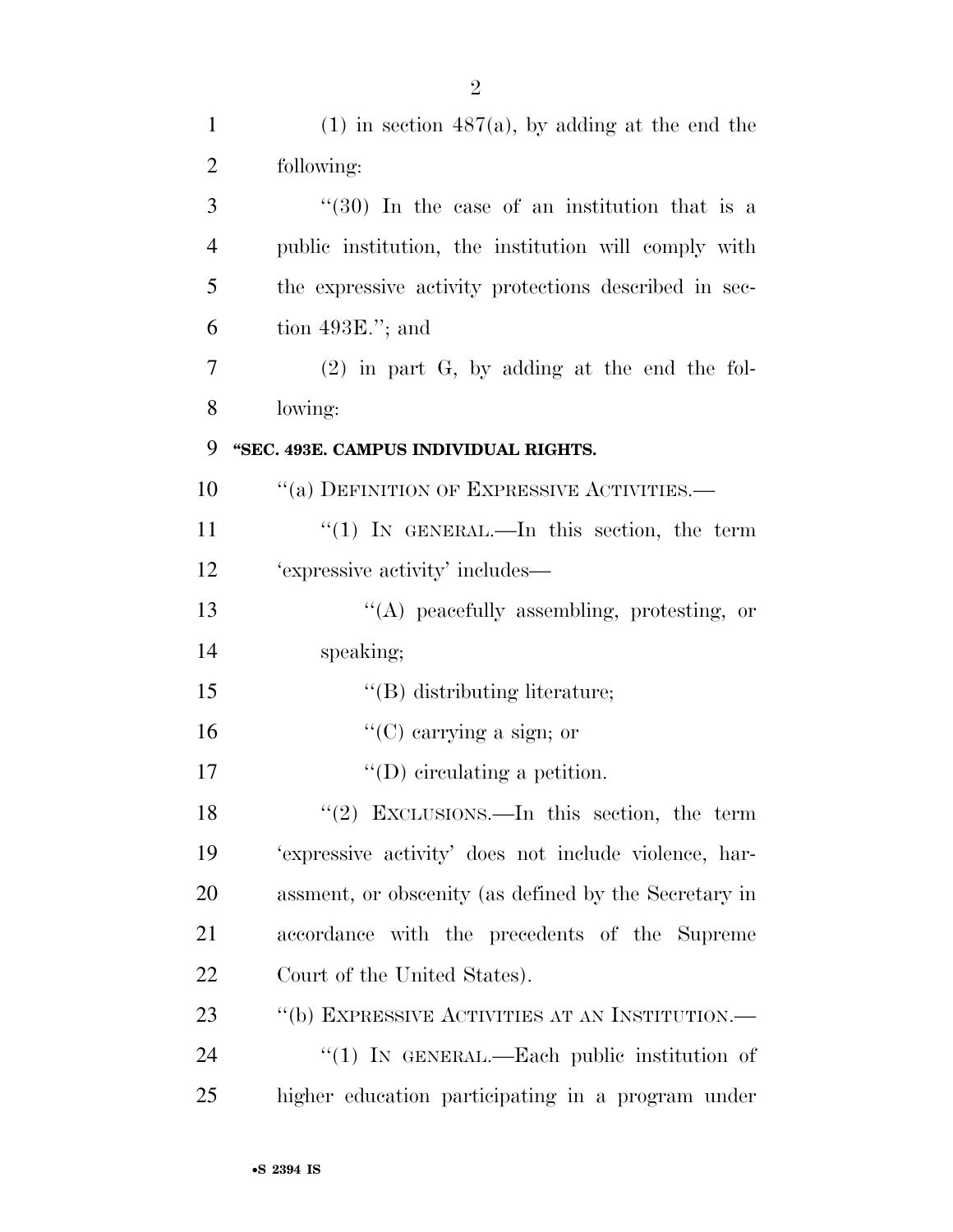| $\mathbf{1}$   | this title may not prohibit, subject to paragraph $(2)$ , |
|----------------|-----------------------------------------------------------|
| $\overline{2}$ | a person from freely engaging in noncommercial ex-        |
| 3              | pressive activity in an outdoor area on the institu-      |
| $\overline{4}$ | tion's campus if the person's conduct is lawful.          |
| 5              | "(2) RESTRICTIONS.—An institution of higher               |
| 6              | education described in paragraph (1) may maintain         |
| $\overline{7}$ | and enforce reasonable time, place, or manner re-         |
| 8              | strictions on an expressive activity in an outdoor        |
| 9              | area of the institution's campus, if the restriction—     |
| 10             | $\lq\lq$ is narrowly tailored to serve a signifi-         |
| 11             | cant institutional interest;                              |
| 12             | $\lq\lq (B)$ is based on published, content-neu-          |
| 13             | tral, and viewpoint-neutral criteria; and                 |
| 14             | "(C) leaves open ample alternative chan-                  |
| 15             | nels for communication.                                   |
| 16             | "(3) APPLICATION.—The protections provided                |
| 17             | under paragraph (1) do not apply to expressive ac-        |
| 18             | tivity in an area on an institution's campus that is      |
| 19             | not an outdoor area.                                      |
| 20             | $``(e)$ Causes of Action.—                                |
| 21             | "(1) AUTHORIZATION.—The following persons                 |
| 22             | may bring an action in a Federal court of competent       |
| 23             | jurisdiction to enjoin a violation of this section or to  |
| 24             | recover compensatory damages, reasonable<br>court         |
| 25             | costs, or reasonable attorney fees:                       |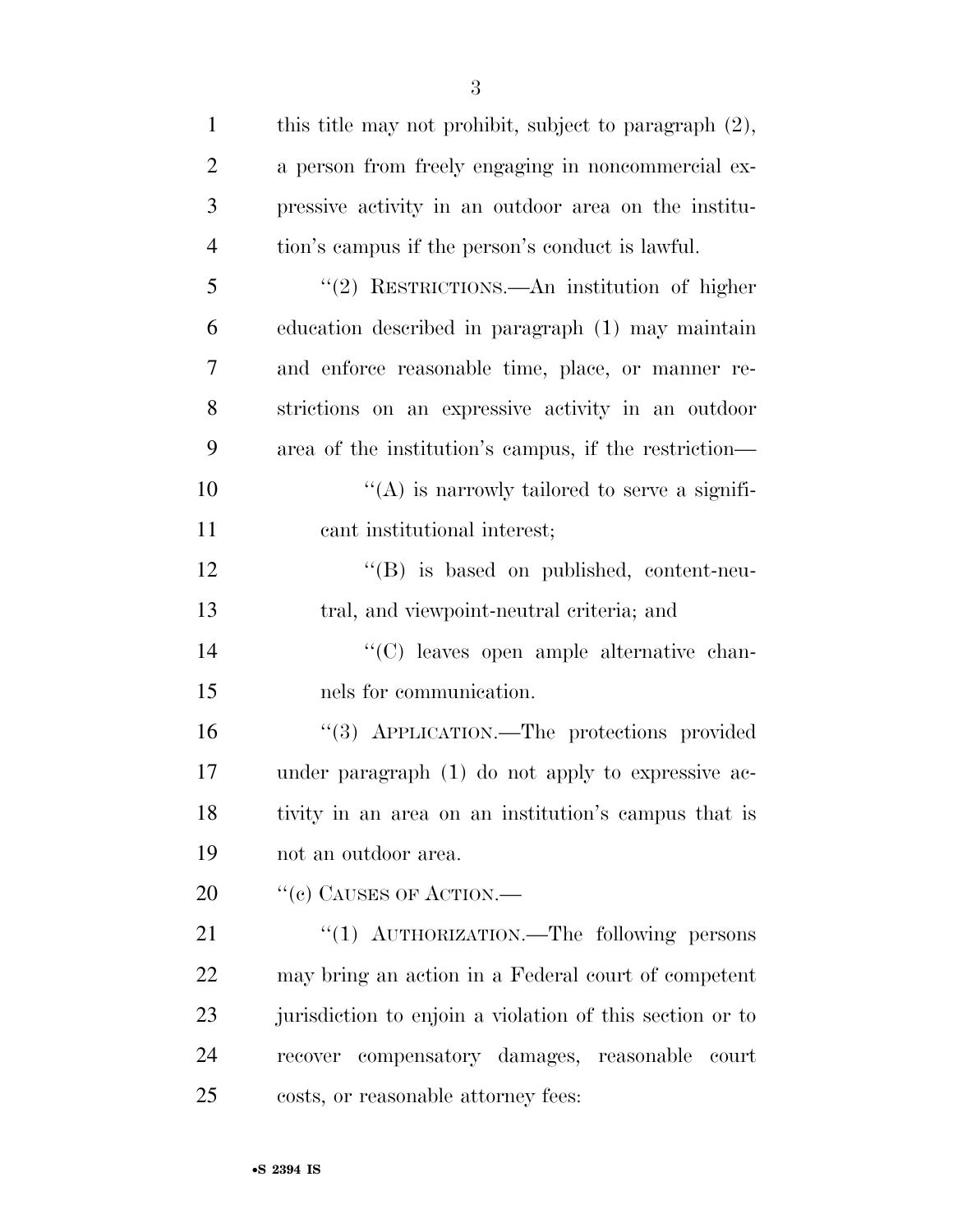| $\mathbf{1}$   | $\lq\lq$ The Attorney General.                          |
|----------------|---------------------------------------------------------|
| $\overline{2}$ | "(B) A person claiming that the person's                |
| 3              | expressive activity rights, as described in sub-        |
| $\overline{4}$ | section $(b)(1)$ , were violated.                       |
| 5              | "(2) $ACTIONS$ . In an action brought under             |
| 6              | this subsection, if the court finds a violation of this |
| 7              | section, the court—                                     |
| 8              | $\lq (A)$ shall—                                        |
| 9              | "(i) enjoin the violation; and                          |
| 10             | "(ii) if a person whose expressive ac-                  |
| 11             | tivity rights were violated brought the ac-             |
| 12             | tion, award the person—                                 |
| 13             | "(I) not less than $$500$ for an                        |
| 14             | initial violation; and                                  |
| 15             | $\lq\lq$ (II) if the person notifies the in-            |
| 16             | stitution of the violation, \$50 for each               |
| 17             | day the violation continues after the                   |
| 18             | notification if the institution did not                 |
| 19             | act to discontinue the cause of the                     |
| 20             | violation; and                                          |
| 21             | $\lq\lq$ (B) may award a prevailing plaintiff—          |
| 22             | "(i) compensatory damages;                              |
| 23             | "(ii) reasonable court costs; or                        |
| 24             | "(iii) reasonable attorney fees.                        |
| 25             | "(d) STATUTE OF LIMITATIONS.—                           |